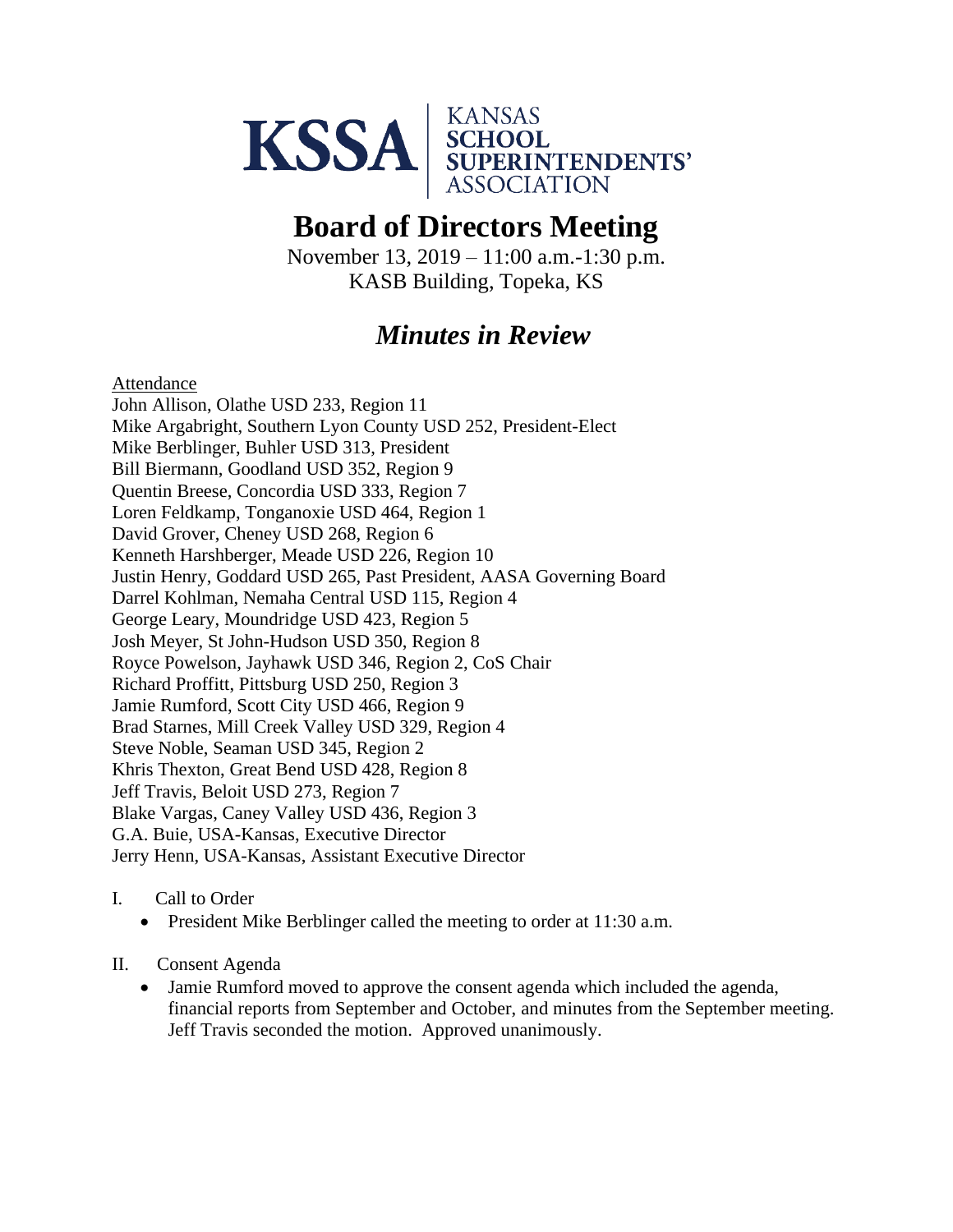#### III. President's Report

- President Mike Berblinger discussed the possibility of supporting the Kansas Values Institute again this election cycle. We hosted a reception in the past, would we like to do something like that again? The board discussed the options and decided it was best left to individual members to choose whether to offer support.
- Mike also discussed the upcoming Kansas Teacher of the Year Awards. This is a great event, and there are currently 16 seats available for our group if anyone wishes to attend.

#### IV. Executive Director's Report

- G.A. Buie gave the Membership Update. Numbers are up from last year. We sent out a final reminder, there are a handful that are still coming in, and some who thought they updated their membership that had not yet. G.A. included a list of non-members if board members would like to reach out to their friends in the area.
- G.A. discussed a recent meeting centered around diversity. They discussed diversity challenges in Kansas and trying to put together a diversity program and encourage minorities to pursue leadership roles so that school leadership could be a better reflection of student populations. They are planning to meet again in December to work on putting some pieces together.
- G.A. discussed the upcoming KSSA Day at the KASB conference. December 5 will be the evening reception sponsored by McCown Gordon. December 6 will be the program, which will include more group conversations than in the past few years, and will utilize ThoughtExchange. After lunch will be a SOY Panelist panel discussion followed by Steve Dicky.
- G.A. spoke about the KSSA Distinguished Service Award. We will be pushing this information out tomorrow.
- G.A. discussed the 202 Superintendent of the Year Awards Luncheon coming up on January 15, 2020. It will be in conjunction with the Advocacy Conference again this year, followed by the Council of Superintendents and a reception with legislators depending on the State of the State Address schedule.
- G.A. has been talking with the Native Sons and Daughters of Kansas and Dale Dennis will be honored as Kansan of the Year at their Banquet. G.A. encouraged board members to attend in support of Dale. This will be a formal event.

#### V. USA-Kansas Update

- G.A. and Mike discussed the upcoming USA-Kansas conference. The theme is set, the keynotes are set, dueling pianos are back, it should be another great event.
- The Launching Leadership workshops have been going really well. We have had around 100 total in attendance for each of the topics. There are 2 more Collaborative Leadership workshops left next week. Follow-up has been a little slow, but content is leaving them excited and motivated and they are leaving with plans of action in hand.

### VI. AASA Report

• Justin Henry discussed the Legislative Committee's desire to put together a resolution of support for IDEA. We need to support Senator Roberts on this, and it will be more powerful if we can get all of our organizations on board. Justin Henry moved to put